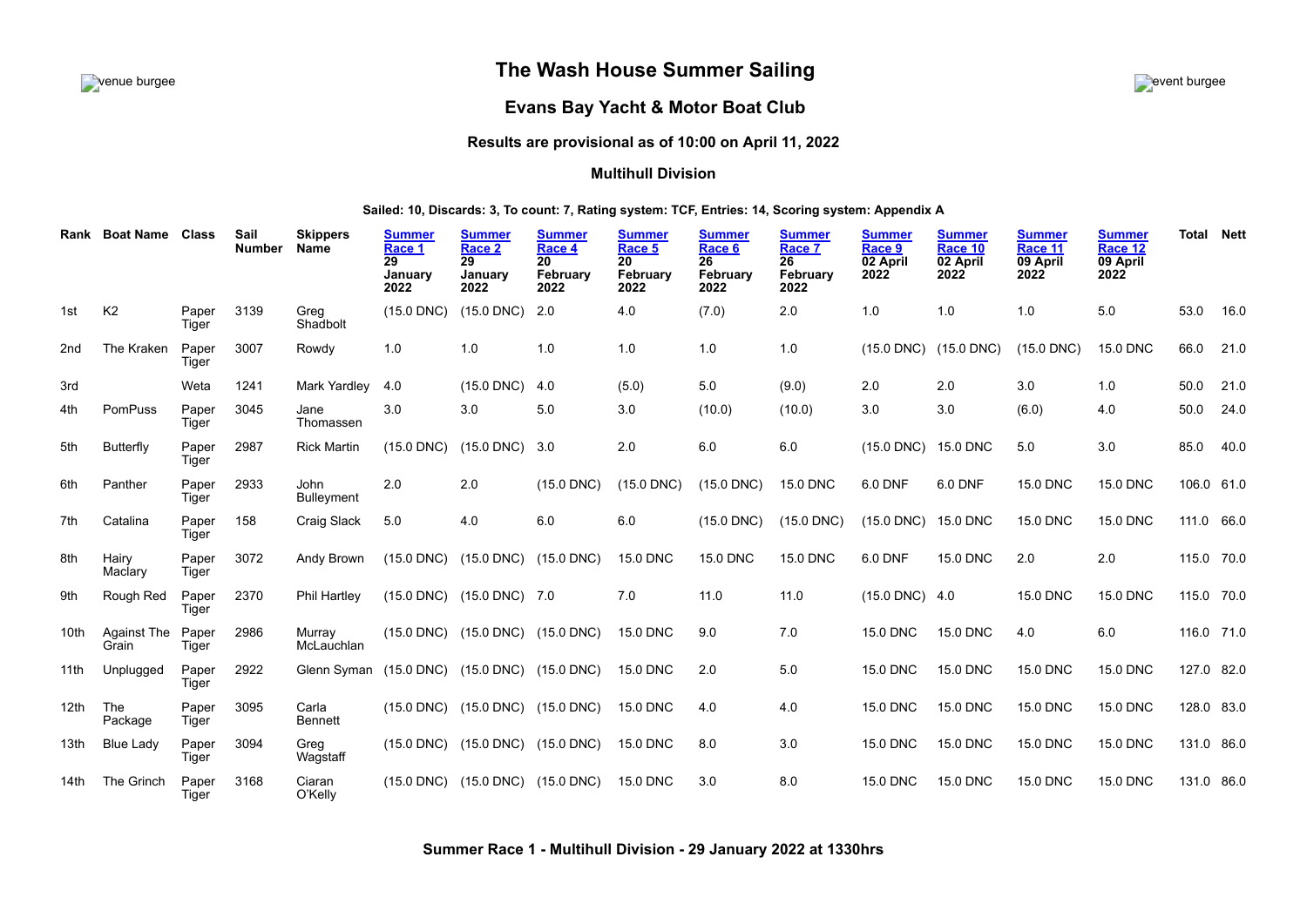#### **Start: Start 4, Finishes: Finish time, Time: 1330**

| Rank | <b>Boat Name Class</b> |                        |      | Sail Number Skippers Name |         | <b>Elapsed Corrected Points</b> |     |
|------|------------------------|------------------------|------|---------------------------|---------|---------------------------------|-----|
|      |                        | The Kraken Paper Tiger | 3007 | Rowdy                     | 0:30:18 | 0:30:18                         | 1.0 |
| 2    | Panther                | Paper Tiger 2933       |      | John Bulleyment           | 0:31:29 | 0:31:29                         | 2.0 |
| 3    | <b>PomPuss</b>         | Paper Tiger            | 3045 | Jane Thomassen            | 0:32:48 | 0:32:48                         | 3.0 |
| 4    |                        | Weta                   | 1241 | Mark Yardley              | 0:36:55 | 0:36:55                         | 4.0 |
| 5    | Catalina               | Paper Tiger            | 158  | Craig Slack               | 0:44:08 | 0:44:08                         | 5.0 |

#### **Summer Race 2 - Multihull Division - 29 January 2022 at 1330hrs**

#### **Start: Start 4, Finishes: Finish time, Time: 1330**

<span id="page-1-0"></span>

|              | <b>Rank Boat Name Class</b> |                             | Sail Number Skippers Name       |         | <b>Elapsed Corrected Points</b> |     |
|--------------|-----------------------------|-----------------------------|---------------------------------|---------|---------------------------------|-----|
| $\mathbf{1}$ |                             | The Kraken Paper Tiger 3007 | Rowdy                           | 0:35:28 | 0:35:28                         | 1.0 |
|              | Panther                     | Paper Tiger 2933            | John Bulleyment 0:37:39 0:37:39 |         |                                 | 2.0 |
| 3            | <b>PomPuss</b>              | Paper Tiger 3045            | Jane Thomassen 0:39:11          |         | 0:39:11                         | 3.0 |
| 4            | Catalina                    | Paper Tiger 158             | Craig Slack                     | 0:46:35 | 0:46:35                         | 4.0 |

## **Summer Race 3 - Multihull Division - 12 February 2022 at 1330hrs**

**Start: Start 4, Finishes: Finish time, Time: 1330**

**Rank Boat Name Class Sail Number Skippers Name Place Points**

## **Summer Race 4 - Multihull Division - 20 February 2022 at 1330hrs**

#### **Start: Start 4, Finishes: Finish time, Time: 1330**

<span id="page-1-2"></span><span id="page-1-1"></span>

|   | Rank Boat Name Class |                  | <b>Sail Number</b> | <b>Skippers Name</b> |         | Elapsed Corrected | Points |
|---|----------------------|------------------|--------------------|----------------------|---------|-------------------|--------|
| 1 | The Kraken           | Paper Tiger      | 3007               | Rowdy                | 0:28:59 | 0:28:59           | 1.0    |
| 2 | K2                   | Paper Tiger      | 3139               | Greg Shadbolt        | 0:32:30 | 0:32:30           | 2.0    |
| 3 | Butterfly            | Paper Tiger      | 2987               | <b>Rick Martin</b>   | 0:32:34 | 0:32:34           | 3.0    |
| 4 |                      | Weta             | 1241               | Mark Yardley         | 0:32:52 | 0:32:52           | 4.0    |
| 5 | <b>PomPuss</b>       | Paper Tiger      | 3045               | Jane Thomassen       | 0:33:42 | 0.33.42           | 5.0    |
| 6 | Catalina             | Paper Tiger      | 158                | Craig Slack          | 0:37:11 | 0:37:11           | 6.0    |
|   | Rough Red            | Paper Tiger 2370 |                    | <b>Phil Hartley</b>  | 0:47:28 | 0:47:28           | 7.0    |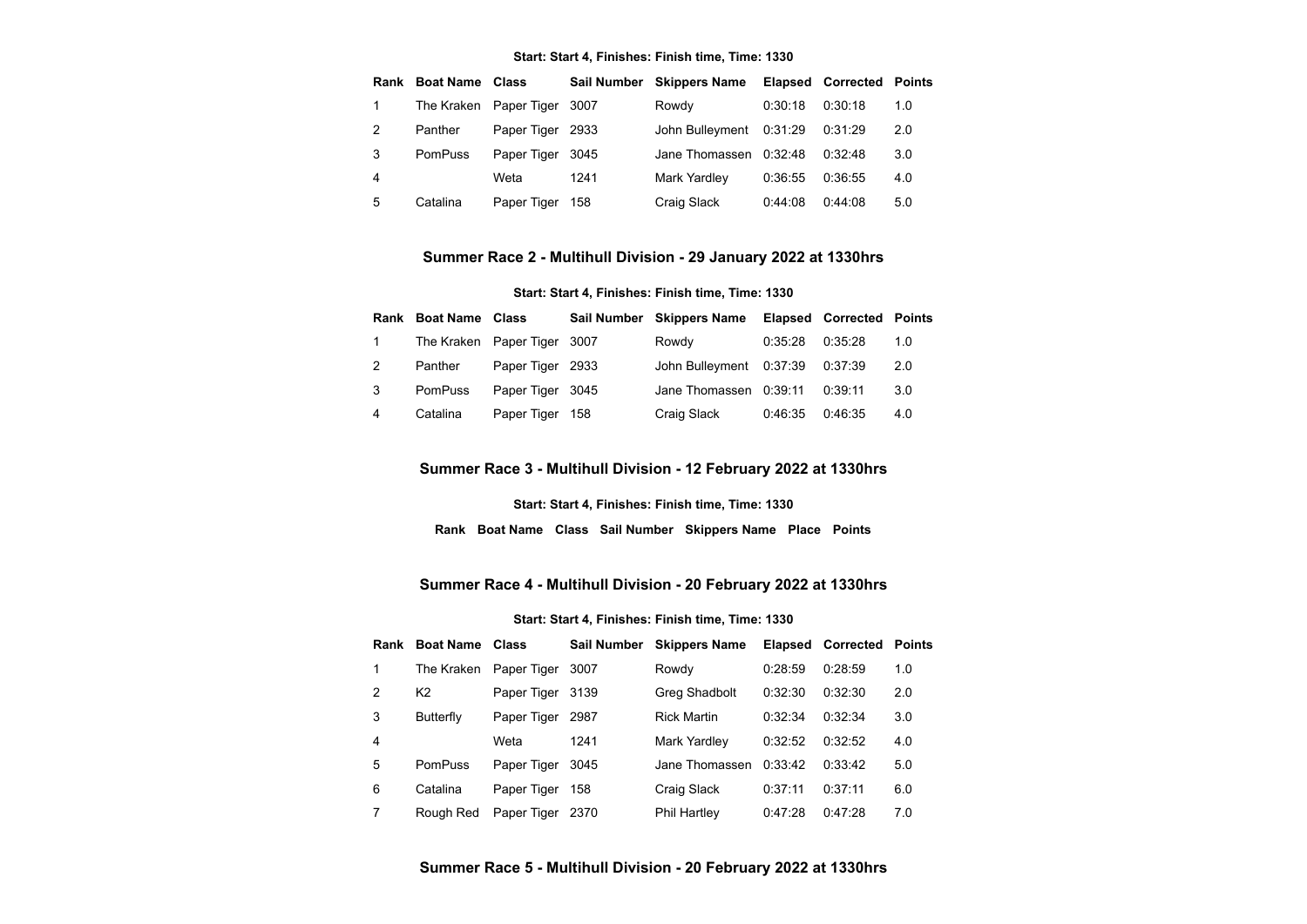#### **Start: Start 1, Finishes: Finish time, Time: 1426**

| Rank | <b>Boat Name</b> Class |                        | <b>Sail Number</b> | <b>Skippers Name</b> |         | Elapsed Corrected | Points |
|------|------------------------|------------------------|--------------------|----------------------|---------|-------------------|--------|
| 1    |                        | The Kraken Paper Tiger | 3007               | Rowdy                | 0:31:30 | 0:31:30           | 1.0    |
| 2    | <b>Butterfly</b>       | Paper Tiger            | 2987               | <b>Rick Martin</b>   | 0:33:28 | 0:33:28           | 2.0    |
| 3    | PomPuss                | Paper Tiger            | 3045               | Jane Thomassen       | 0:34:15 | 0.34:15           | 3.0    |
| 4    | K <sub>2</sub>         | Paper Tiger 3139       |                    | Greg Shadbolt        | 0:35:07 | 0:35:07           | 4.0    |
| 5    |                        | Weta                   | 1241               | Mark Yardley         | 0:35:15 | 0:35:15           | 5.0    |
| 6    | Catalina               | Paper Tiger            | 158                | Craig Slack          | 0:38:15 | 0:38:15           | 6.0    |
| 7    | Rough Red              | Paper Tiger            | - 2370             | Phil Hartley         | 0:41:52 | 0:41:52           | 7.0    |

# **Summer Race 6 - Multihull Division - 26 February 2022 at 1330hrs**

## **Start: Start 1, Finishes: Finish time, Time: 1330**

<span id="page-2-0"></span>

|                | <b>Rank</b> Boat Name    | <b>Class</b> | <b>Sail Number</b> | <b>Skippers Name</b> | <b>Elapsed</b> | Corrected | <b>Points</b> |
|----------------|--------------------------|--------------|--------------------|----------------------|----------------|-----------|---------------|
| 1              | The Kraken               | Paper Tiger  | 3007               | Rowdy                | 0:59:22        | 0:59:22   | 1.0           |
| $\overline{2}$ | Unplugged                | Paper Tiger  | 2922               | Glenn Syman          | 1:00:47        | 1:00:47   | 2.0           |
| 3              | The Grinch               | Paper Tiger  | 3168               | Ciaran O'Kelly       | 1:01:10        | 1:01:10   | 3.0           |
| 4              | The Package              | Paper Tiger  | 3095               | Carla Bennett        | 1:01:55        | 1:01:55   | 4.0           |
| 5              |                          | Weta         | 1241               | Mark Yardley         | 1:02:12        | 1:02:12   | 5.0           |
| 6              | <b>Butterfly</b>         | Paper Tiger  | 2987               | <b>Rick Martin</b>   | 1:05:22        | 1:05:22   | 6.0           |
| 7              | K <sub>2</sub>           | Paper Tiger  | 3139               | Greg Shadbolt        | 1:05:25        | 1:05:25   | 7.0           |
| 8              | <b>Blue Lady</b>         | Paper Tiger  | 3094               | Greg Wagstaff        | 1:08:26        | 1:08:26   | 8.0           |
| 9              | <b>Against The Grain</b> | Paper Tiger  | 2986               | Murray McLauchlan    | 1:11:27        | 1:11:27   | 9.0           |
| 10             | <b>PomPuss</b>           | Paper Tiger  | 3045               | Jane Thomassen       | 1:12:13        | 1:12:13   | 10.0          |
| 11             | Rough Red                | Paper Tiger  | 2370               | <b>Phil Hartley</b>  | 1:31:20        | 1:31:20   | 11.0          |

# **Summer Race 7 - Multihull Division - 26 February 2022 at 1330hrs**

## **Start: Start 1, Finishes: Finish time, Time: 1514**

<span id="page-2-1"></span>

| Rank | <b>Boat Name</b> | <b>Class</b>     | <b>Sail Number</b> | <b>Skippers Name</b> | <b>Elapsed</b> | Corrected | Points |
|------|------------------|------------------|--------------------|----------------------|----------------|-----------|--------|
|      | The Kraken       | Paper Tiger      | 3007               | Rowdy                | 0:24:03        | 0:24:03   | 1.0    |
| 2    | K <sub>2</sub>   | Paper Tiger 3139 |                    | Greg Shadbolt        | 0:25:28        | 0:25:28   | 2.0    |
| 3    | Blue Lady        | Paper Tiger      | 3094               | Greg Wagstaff        | 0:26:05        | 0:26:05   | 3.0    |
| 4    | The Package      | Paper Tiger      | 3095               | Carla Bennett        | 0:26:09        | 0:26:09   | 4.0    |
| 5    | Unplugged        | Paper Tiger      | 2922               | Glenn Syman          | 0:27:03        | 0:27:03   | 5.0    |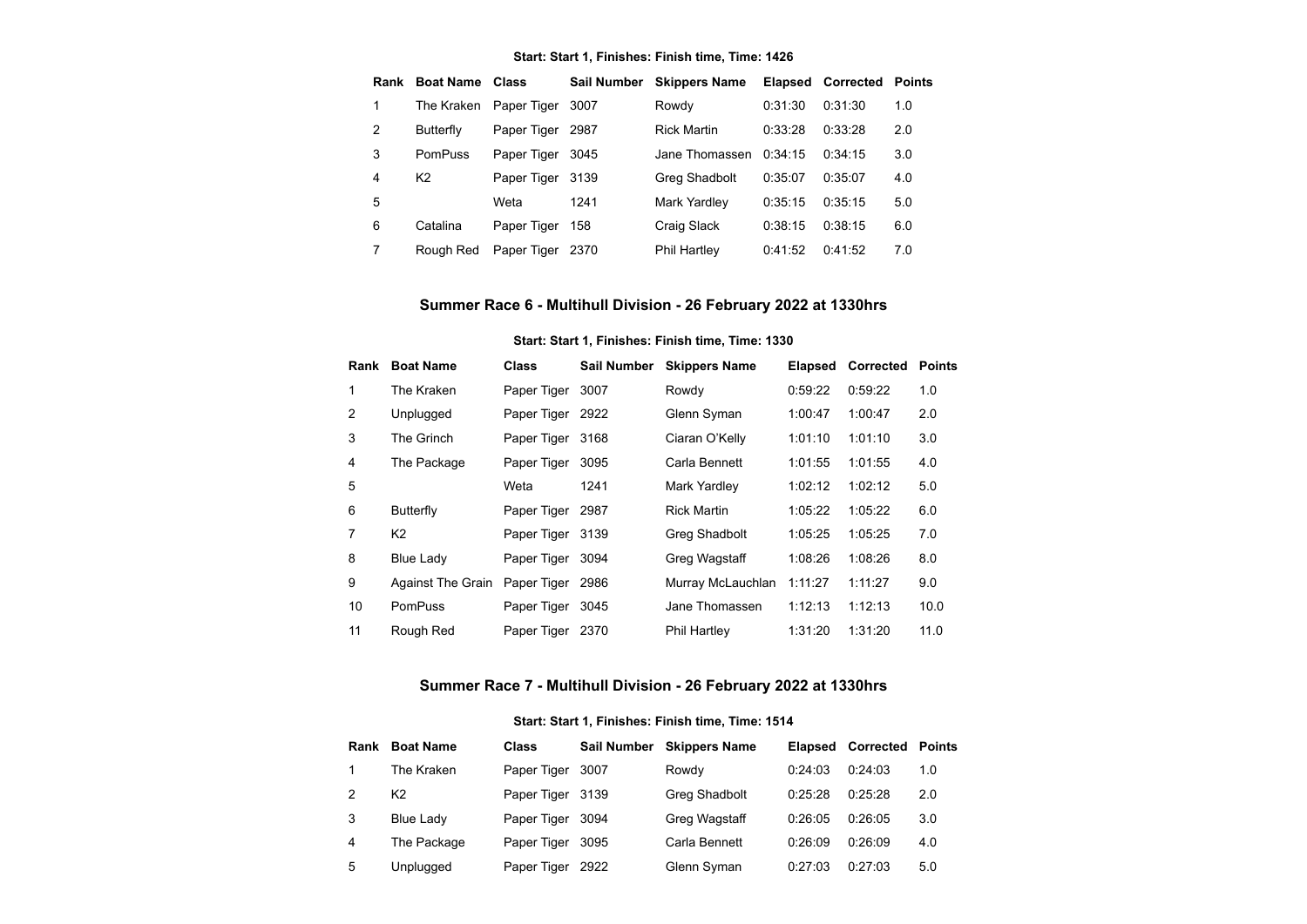| Rank | <b>Boat Name</b>              | <b>Class</b> | <b>Sail Number</b> | <b>Skippers Name</b> | <b>Elapsed</b> | <b>Corrected Points</b> |      |
|------|-------------------------------|--------------|--------------------|----------------------|----------------|-------------------------|------|
| 6    | <b>Butterfly</b>              | Paper Tiger  | 2987               | <b>Rick Martin</b>   | 0:27:05        | 0.27.05                 | 6.0  |
|      | Against The Grain Paper Tiger |              | 2986               | Murray McLauchlan    | 0:27:06        | 0.27:06                 | 7.0  |
| 8    | The Grinch                    | Paper Tiger  | 3168               | Ciaran O'Kelly       | 0:27:31        | 0:27:31                 | 8.0  |
| 9    |                               | Weta         | 1241               | Mark Yardley         | 0:28:41        | 0.28:41                 | 9.0  |
| 10   | <b>PomPuss</b>                | Paper Tiger  | 3045               | Jane Thomassen       | 0:28:45        | 0:28:45                 | 10.0 |
| 11   | Rough Red                     | Paper Tiger  | 2370               | <b>Phil Hartley</b>  | 0:33:10        | 0:33:10                 | 11.0 |

#### **Summer Race 8 - Multihull Division - 12 March 2022 at 1330hrs**

**Start: Start 1, Finishes: Finish time, Time: 1330 Rank Boat Name Class Sail Number Skippers Name Place Points**

## **Summer Race 9 - Multihull Division - 02 April 2022 at 1330hrs**

#### **Start: Start 4, Finishes: Finish time, Time: 1330**

<span id="page-3-0"></span>

|   | <b>Rank</b> Boat Name | <b>Class</b>     |      | Sail Number Skippers Name | <b>Elapsed</b> | <b>Corrected Points</b> |     |
|---|-----------------------|------------------|------|---------------------------|----------------|-------------------------|-----|
|   | K <sub>2</sub>        | Paper Tiger 3139 |      | Greg Shadbolt             | 0:38:50        | 0:38:50                 | 1.0 |
| 2 |                       | Weta             | 1241 | Mark Yardley              | 0:39:47        | 0:39:47                 | 2.0 |
| 3 | <b>PomPuss</b>        | Paper Tiger 3045 |      | Jane Thomassen 0:40:04    |                | 0:40:04                 | 3.0 |
| 4 | Panther               | Paper Tiger 2933 |      | John Bulleyment           | <b>DNF</b>     |                         | 6.0 |
| 4 | Hairy Maclary         | Paper Tiger      | 3072 | Andy Brown                | <b>DNF</b>     |                         | 6.0 |

## **Summer Race 10 - Multihull Division - 02 April 2022 at 1330hrs**

#### **Start: Start 4, Finishes: Finish time, Time: 1448**

<span id="page-3-2"></span><span id="page-3-1"></span>

|   | <b>Rank Boat Name Class</b> |                            |      | Sail Number Skippers Name |            | <b>Elapsed Corrected Points</b> |     |
|---|-----------------------------|----------------------------|------|---------------------------|------------|---------------------------------|-----|
|   | K <sub>2</sub>              | Paper Tiger 3139           |      | Greg Shadbolt             | 0:35:51    | 0:35:51                         | 1.0 |
| 2 |                             | Weta                       | 1241 | Mark Yardley              | 0:39:50    | 0:39:50                         | 2.0 |
| 3 | <b>PomPuss</b>              | Paper Tiger 3045           |      | Jane Thomassen            | 0:41:27    | 0:41:27                         | 3.0 |
| 4 |                             | Rough Red Paper Tiger 2370 |      | <b>Phil Hartley</b>       | 0:55:27    | 0:55:27                         | 4.0 |
| 5 | Panther                     | Paper Tiger                | 2933 | John Bulleyment           | <b>DNF</b> |                                 | 6.0 |

# **Summer Race 11 - Multihull Division - 09 April 2022 at 1330hrs**